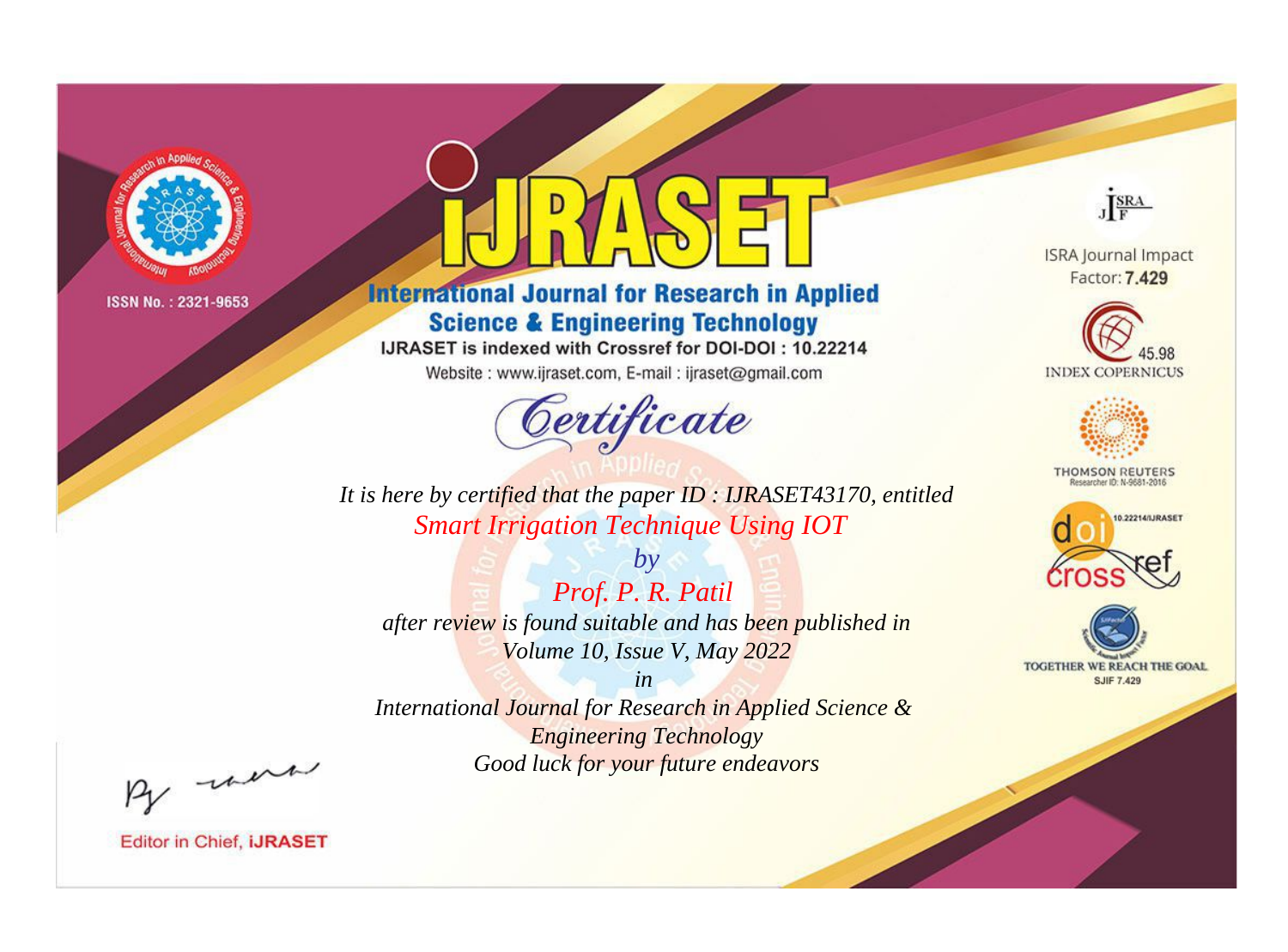

# **International Journal for Research in Applied Science & Engineering Technology**

IJRASET is indexed with Crossref for DOI-DOI: 10.22214

Website: www.ijraset.com, E-mail: ijraset@gmail.com



JERA

**ISRA Journal Impact** Factor: 7.429





**THOMSON REUTERS** 



TOGETHER WE REACH THE GOAL **SJIF 7.429** 

It is here by certified that the paper ID: IJRASET43170, entitled **Smart Irrigation Technique Using IOT** 

 $b\nu$ Samruddhi Shelke after review is found suitable and has been published in Volume 10, Issue V, May 2022

 $in$ International Journal for Research in Applied Science & **Engineering Technology** Good luck for your future endeavors

By morn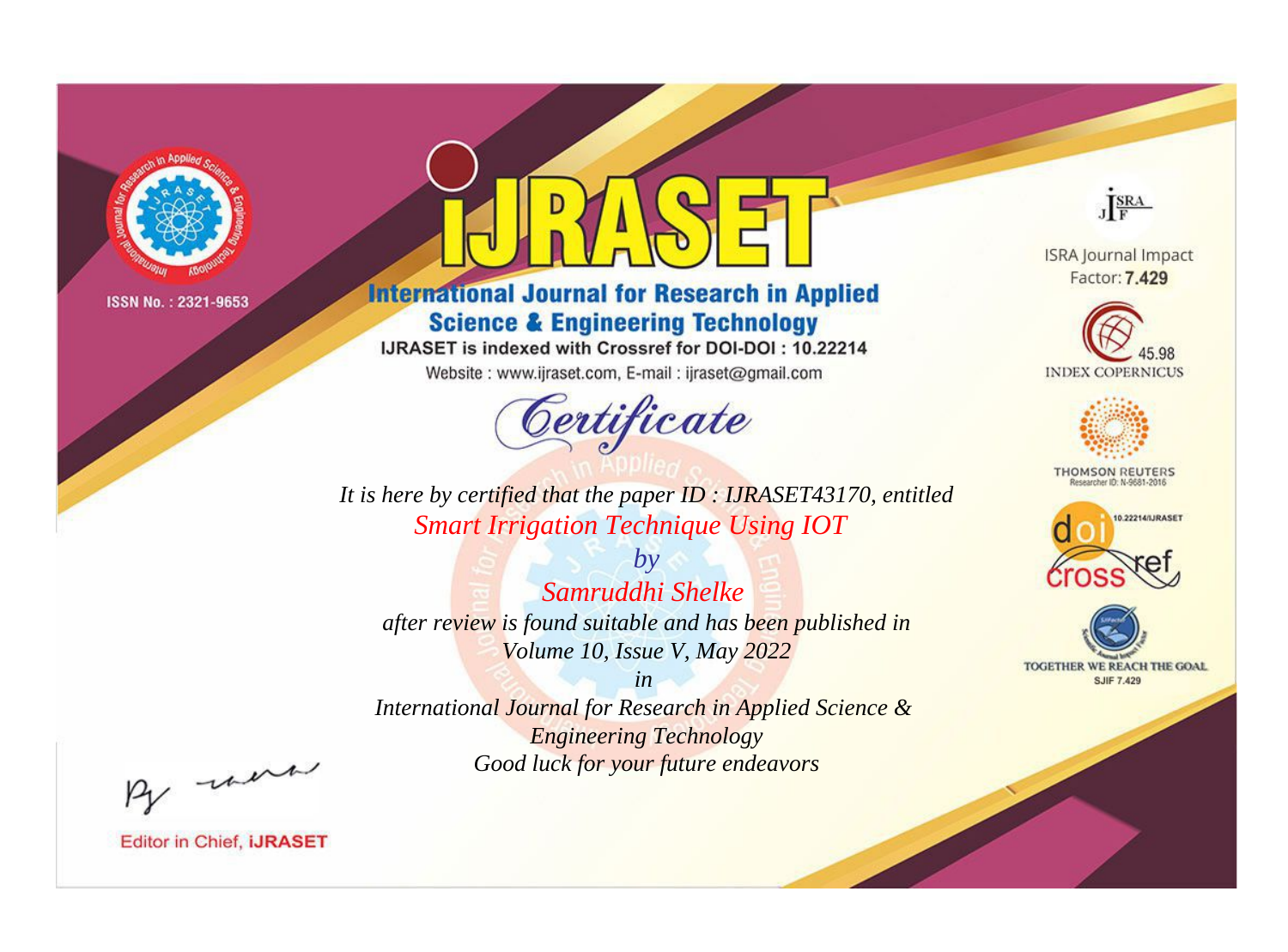

# **International Journal for Research in Applied Science & Engineering Technology**

IJRASET is indexed with Crossref for DOI-DOI: 10.22214

Website: www.ijraset.com, E-mail: ijraset@gmail.com



JERA

**ISRA Journal Impact** Factor: 7.429





**THOMSON REUTERS** 



TOGETHER WE REACH THE GOAL **SJIF 7.429** 

It is here by certified that the paper ID: IJRASET43170, entitled **Smart Irrigation Technique Using IOT** 

 $b\nu$ **Prachi Phadatare** after review is found suitable and has been published in Volume 10, Issue V, May 2022

 $in$ International Journal for Research in Applied Science & **Engineering Technology** Good luck for your future endeavors

By morn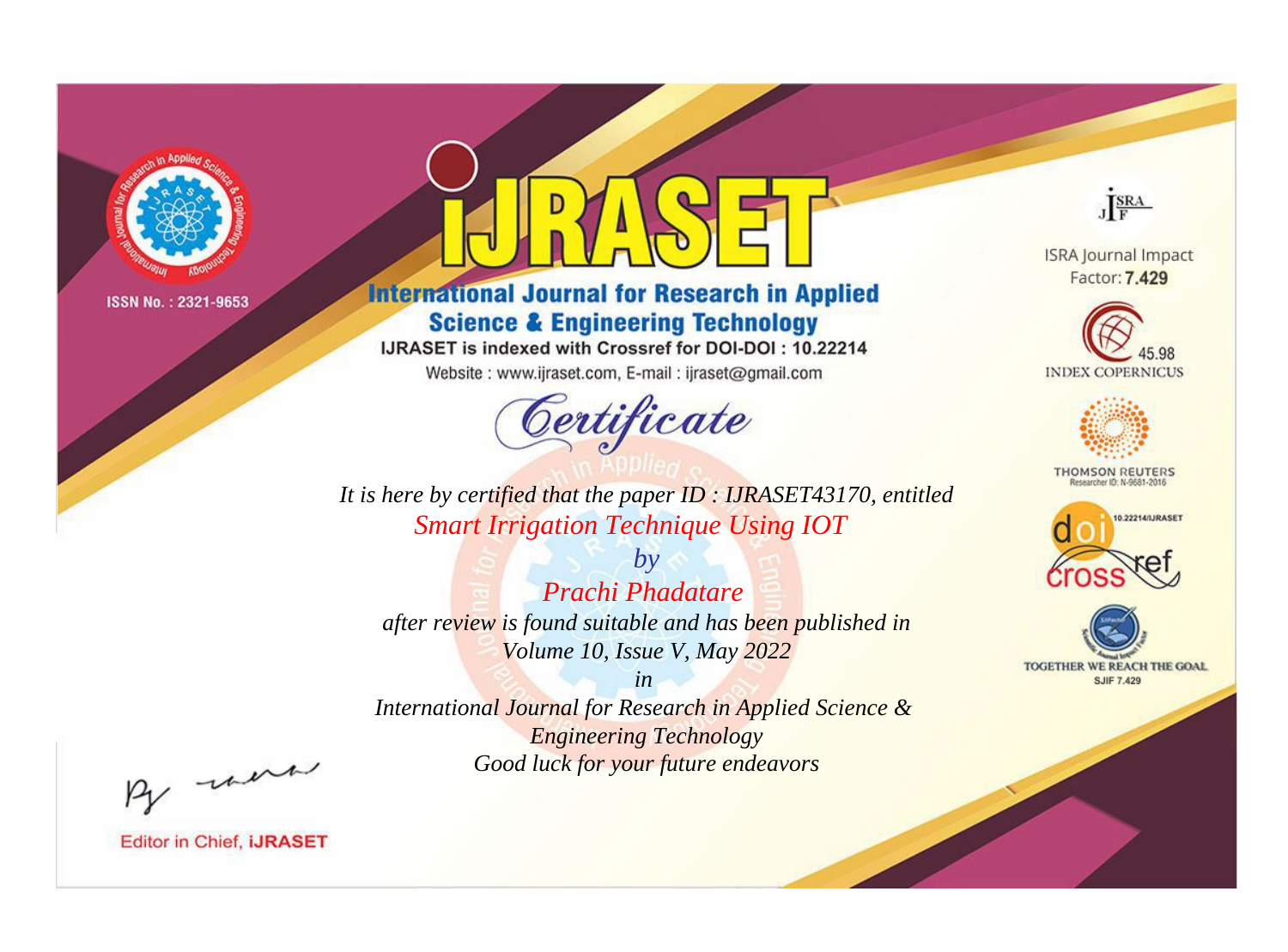

# **International Journal for Research in Applied Science & Engineering Technology**

IJRASET is indexed with Crossref for DOI-DOI: 10.22214

Website: www.ijraset.com, E-mail: ijraset@gmail.com



JERA

**ISRA Journal Impact** Factor: 7.429





**THOMSON REUTERS** 



TOGETHER WE REACH THE GOAL **SJIF 7.429** 

*It is here by certified that the paper ID : IJRASET43170, entitled Smart Irrigation Technique Using IOT*

*by Mrunal Wabale after review is found suitable and has been published in Volume 10, Issue V, May 2022*

*in* 

*International Journal for Research in Applied Science & Engineering Technology Good luck for your future endeavors*

By morn